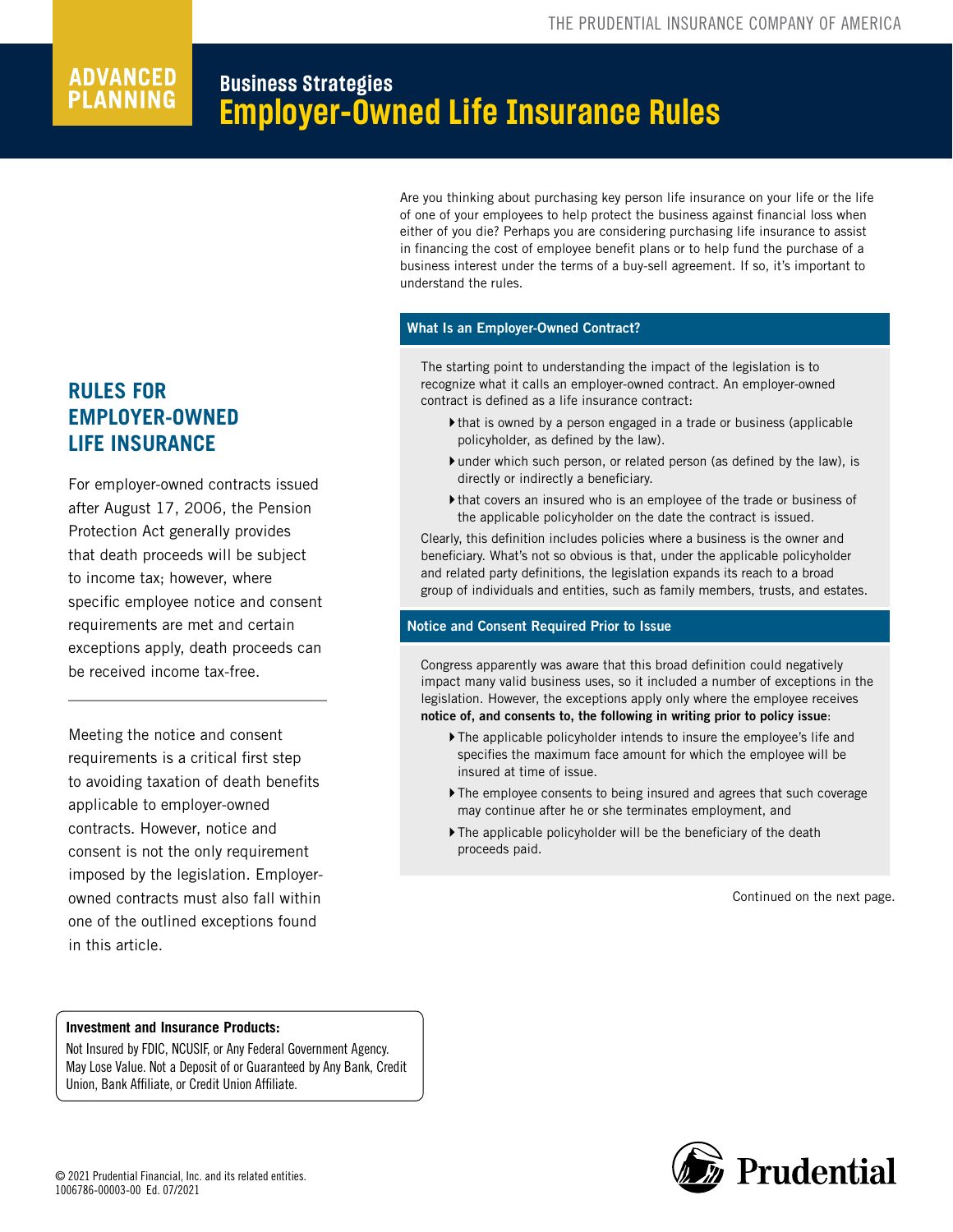#### Exception: Based on an Insured's Status

This exception provides that the income inclusion rule will not apply to employer-owned contracts provided the insured was either:

- }An employee at any time during the 12-month period before the death.
- $\blacktriangleright$  A director, a highly compensated employee,<sup>1</sup> or a highly compensated individual<sup>2</sup> at the time the contract was issued.

#### Exception: Based on Who Receives the Death Benefit Proceeds

This exception states that the income inclusion rule will not apply to an amount received at the death of an insured to the extent the amount is paid to:

 $\blacktriangleright$  a family member of the insured.

- }an individual, other than an applicable policyholder, who is the designated beneficiary of the insured.
- }a trust established for the benefit of a family member or designated beneficiary.
- If the estate of the insured.
- }such family member, beneficiary, trust, or estate to purchase an interest in the applicable policyholder.

#### Reporting & Record-Keeping Requirements

The legislation also mandates annual reporting of employer-owned contracts for each year the contracts are owned. This reporting is provided on IRS Form 8925 and attached to the policyholder's tax return. Form 8925 requires the following:

- If The number of employees at the end of the year.
- }The number of employees insured under such contracts.
- }The total amount of insurance in force under such contracts.
- }The name, address, and taxpayer identification number of the applicable policyholder as well as the type of business.
- }An attestation that valid consent has been obtained from each insured, or where all consents have not been obtained, the number of insureds for whom such consent was not obtained.

Important: Because of these reporting rules, it's extremely important that you maintain documentation that proves that you have met the notice and consent requirements in a timely manner.

#### Remember

Life insurance policies can still provide income tax-free death benefits to help you meet your business goals, but the key to a successful strategy is following the rules. In light of the broad application of this legislation, it is important that you understand these rules before entering into a transaction involving an employer-owned life insurance contract.

Continued on the next page.

 $<sup>1</sup>$  Highly compensated employees include employees who were 5% owners of the business at any time during the preceding year or who received</sup> compensation in excess of a specific amount during the preceding year (\$130,000/\$130,000 if the look-back year is 2020/2021, indexed for inflation in future years). The definition of a highly compensated employee is set forth in IRC §414(q)(1)(B).

<sup>&</sup>lt;sup>2</sup> Highly compensated individuals include the five highest-paid officers or individuals who are among the highest-paid 35% of all employees.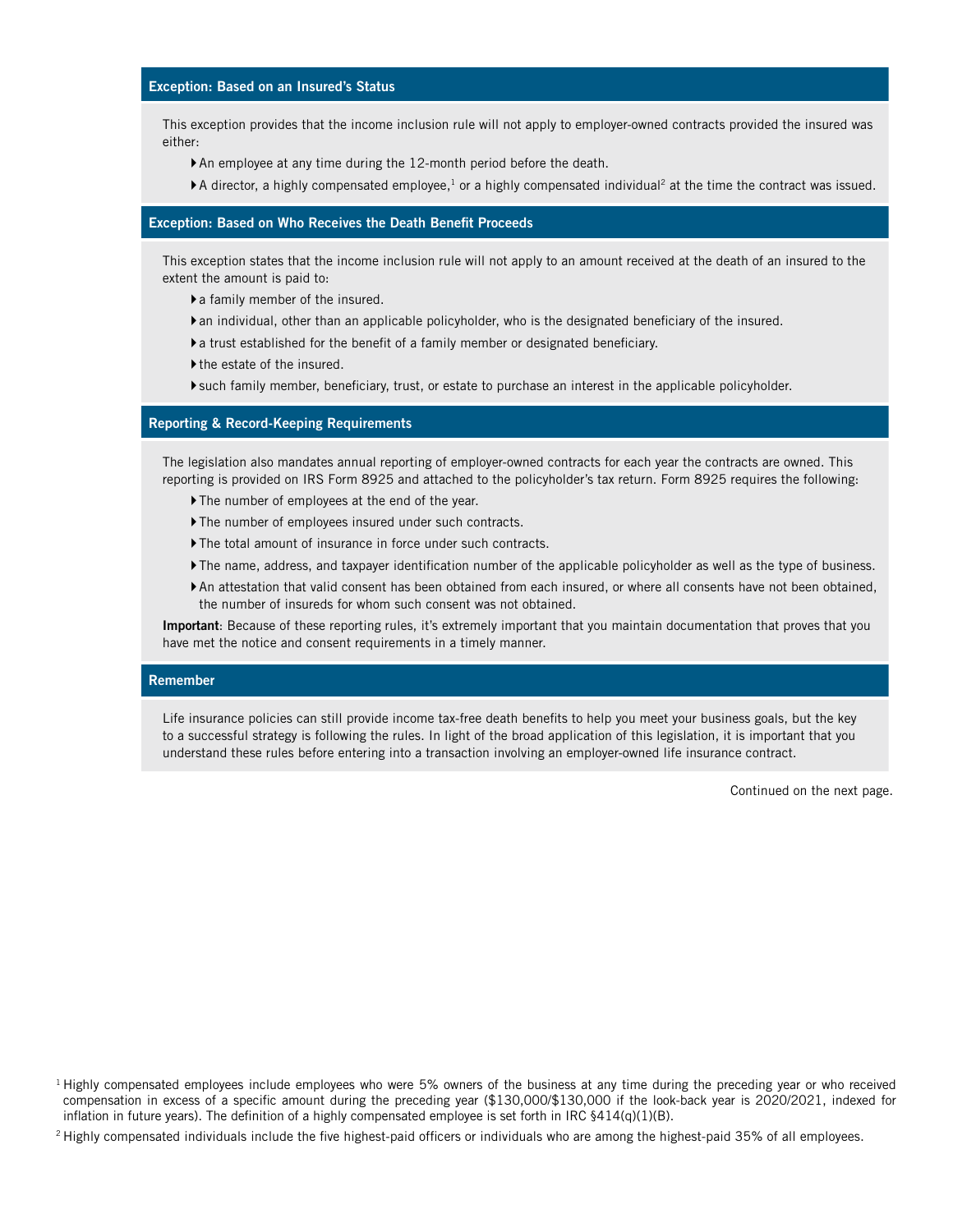## EMPLOYER-OWNED LIFE INSURANCE CONTRACTS—POST AUGUST 17, 20063



This diagram gives you a quick overview of how to determine whether the death benefits will be subject to taxation.

<sup>3</sup>The Pension Protection Act of 2006 defined an employer-owned life insurance contract as a policy owned by a person engaged in a trade or business (the "applicable policyholder") under which such person, or a "related person," is directly or indirectly a beneficiary, and where the insured is an employee of the trade or business of the applicable policyholder on the date the policy is issued. Applicable policyholder includes a "related party," which is defined as a person that bears a relationship described under IRC §267(b), the constructive ownership rules; IRC §707(b)(1), dealing with transactions between a partner and a partnership; and IRC §52(a),(b), the common control rules applicable to corporations.

<sup>4</sup> As defined under IRC §414(q), includes employees who were 5% owners of the business during the preceding year or had compensation in excess of a specified dollar amount.

<sup>5</sup> As defined under IRC §105(h)(5), includes the five highest-paid officers and those individuals among the highest-paid 35% of all employees.

We do not provide tax, accounting, or legal advice. Clients should consult their own independent advisors as to any tax, accounting, or legal statements made herein.

All guarantees and benefits of the insurance policy are backed by the claims-paying ability of the issuing insurance company. Policy guarantees and benefits are not backed by the broker/dealer and/or insurance agency selling the policy, nor by any of their affiliates, and none of them makes any representations or guarantees regarding the claims-paying ability of the issuing insurance company.

This material is being provided for informational or educational purposes only and does not take into account the investment objectives or financial situation of any client or prospective clients. The information is not intended as investment advice and is not a recommendation about managing or investing your retirement savings. If you would like information about your

particular investment needs, please contact a financial professional.

Insurance is issued by The Prudential Insurance Company of America and its affiliates. All are Prudential Financial companies located in Newark, NJ, and each is solely responsible for its own financial condition and contractual obligations.

**Investment and Insurance Products:**

Not Insured by FDIC, NCUSIF, or Any Federal Government Agency. May Lose Value. Not a Deposit of or Guaranteed by Any Bank, Credit Union, Bank Affiliate, or Credit Union Affiliate.

Life insurance policies contain exclusions, limitations, reductions of benefits, and terms for keeping them in force. Your financial professional can provide you with costs and complete details.

Prudential, the Prudential logo, and the Rock symbol are service marks of Prudential Financial, Inc. and its related entities. 1006786-00003-00 Ed. 07/2021